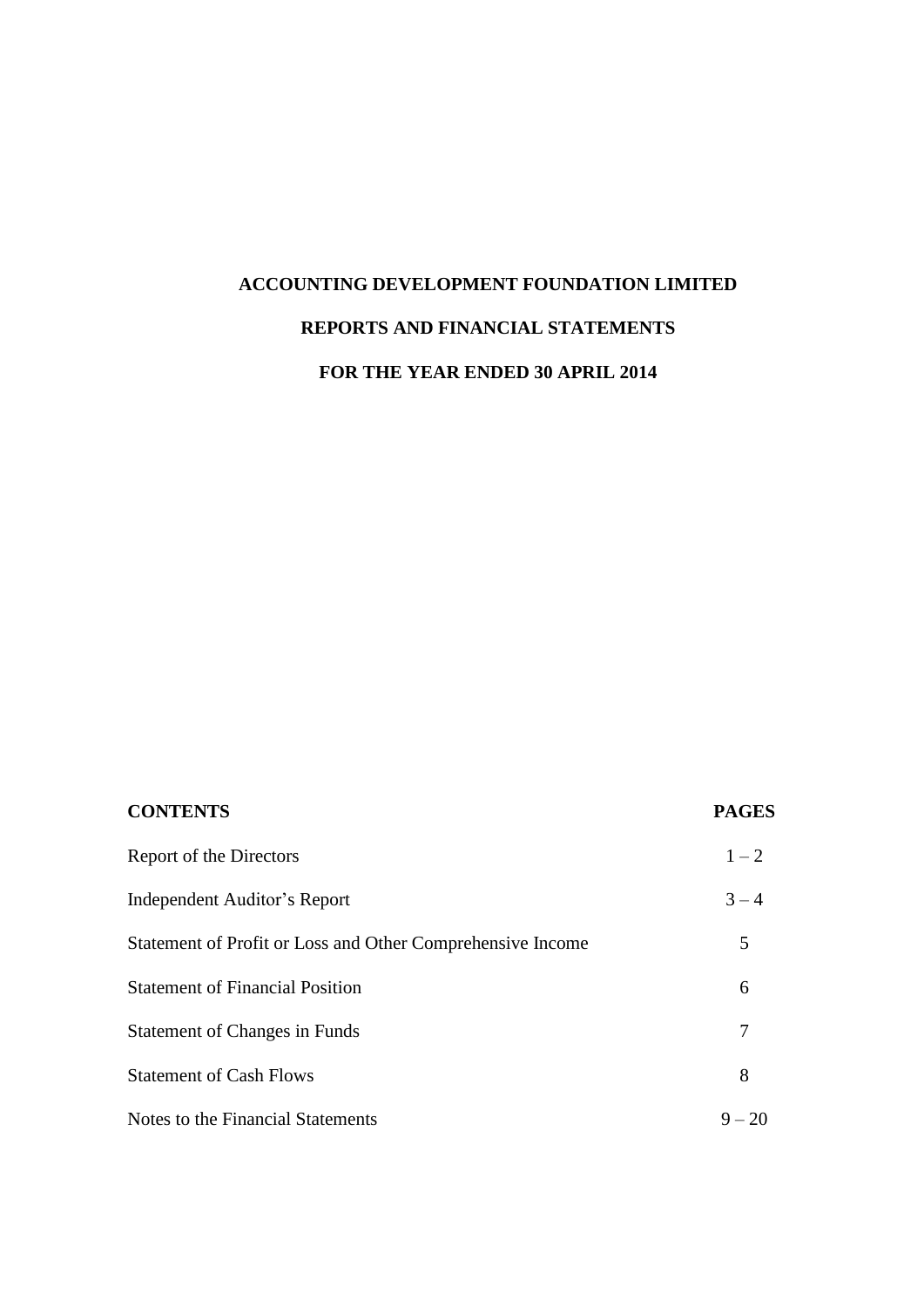### **REPORT OF THE DIRECTORS**

The directors of Accounting Development Foundation Limited ('the Foundation') present their annual report and the audited financial statements for the year ended 30 April 2014.

### **PRINCIPAL ACTIVITIES**

The principal activities of the Foundation are to promote unity and sharing among members in the accounting profession and to provide a forum for the exchange of ideas and experiences by organizing meetings, conventions, seminars, courses, study trips, conferences and exhibitions and other forms of media for the members and the general public.

During the year, the Foundation adopted a trade name "Accounting Development Foundation" and "Accounting Resources Centre'' to carry out its operation.

### **FINANCIAL STATEMENTS**

The results of the Foundation for the year ended 30 April 2014 and the state of affairs of the Foundation as at 30 April 2014 are set out in the accompanying financial statements.

### **CHARITABLE DONATIONS**

Charitable donations of HK\$50,600 (2013: \$ Nil) were made by the Foundation during the year.

### **FIXED ASSETS**

Movements in fixed assets are set out in note 6 to the financial statements.

### **DIRECTORS**

The directors of the Foundation who held office during the year and up to the date of this report were:

Chow Ka Leung Louis Fan Vickie Ping Wai Lam Chi Yuen Nelson Poon Kwok Ching Shui Cheuk Ting Tsui Wing Tak Yeung Chi Wai Yuen Siu Bun Edward Yuen Tsui Shan Yung Kin

In accordance with the Foundation's Articles of Association, the term of office of director shall be two years and shall retire biyearly by rotation. A retiring director shall be eligible for re-election.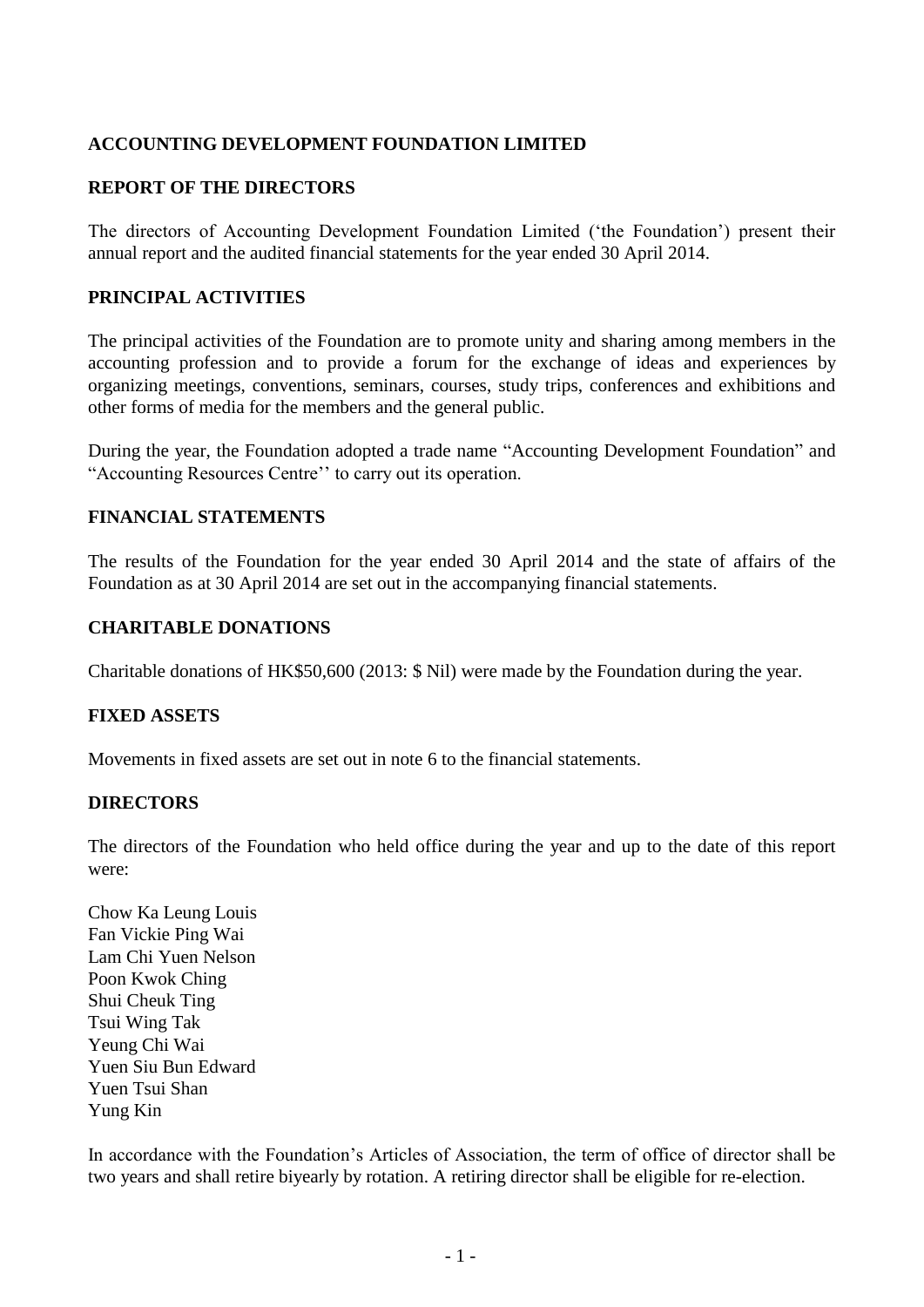### **REPORT OF THE DIRECTORS**

### **DIRECTORS – CONT'D**

In accordance with the Foundation's Articles of Association, the following directors shall retire from office and be eligible for re-election in the coming Annual General Meeting:-

Chow Ka Leung Louis Fan Vickie Ping Wai Poon Kwok Ching Tsui Wing Tak Yeung Chi Wai Yuen Siu Bun Edward Yung Kin

### **DIRECTORS' INTERESTS**

No contracts of significance to which the Foundation was a party and in which a director had a material interest, whether directly or indirectly, subsisted at the end of the year or at any time during the year.

### **AUDITOR**

The financial statements for the year have been audited by Messrs. C. F. Chu & Co., Certified Public Accountants.

A resolution will be submitted to the members at the annual general meeting to re-appoint Messrs. C. F. Chu. & Co., Certified Public Accountants, as auditors of the Foundation for the ensuing year.

On Behalf of the Board

LAM Chi Yuen Nelson [Signed] Chairman Date: 27 Aug 2014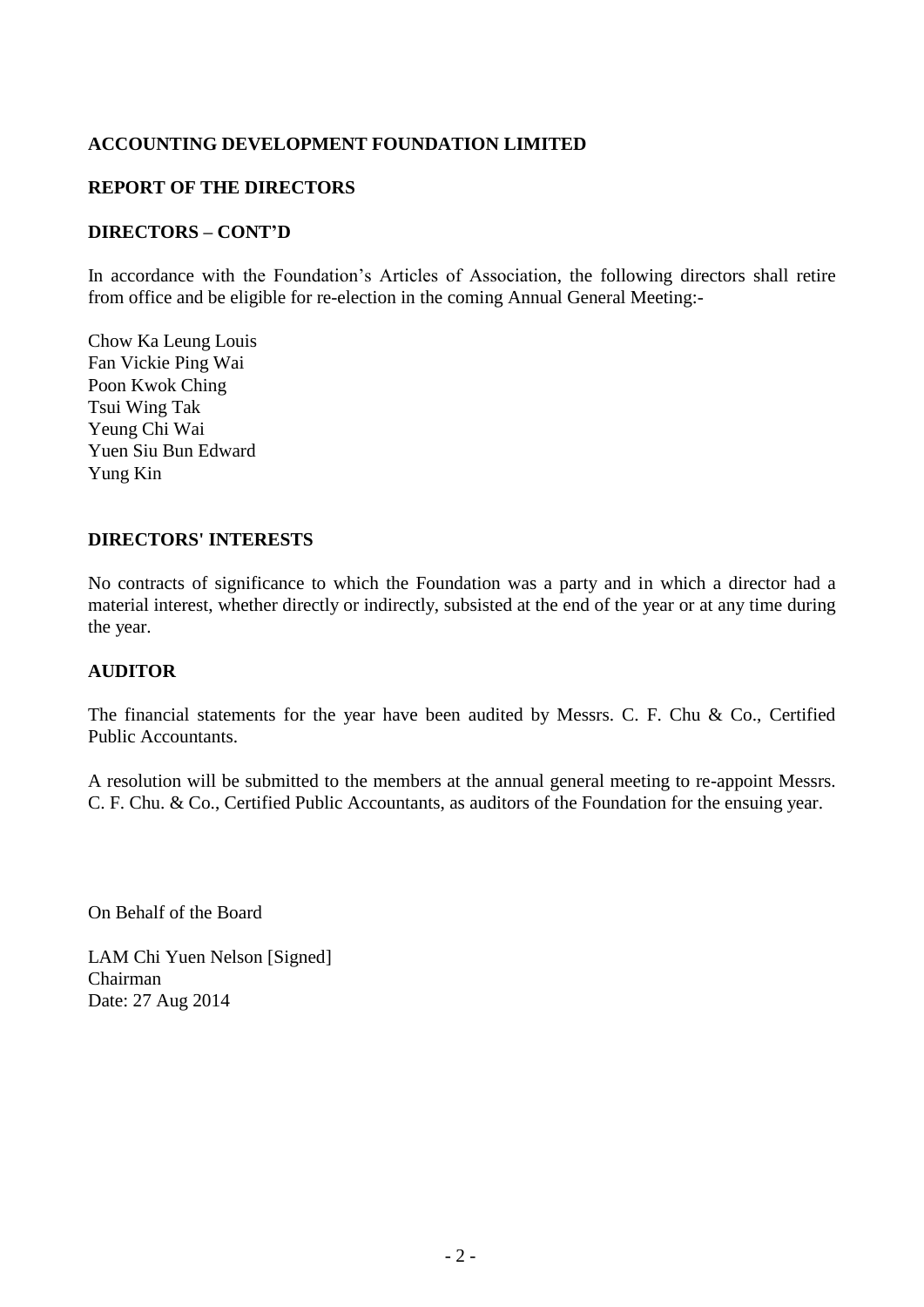C.F. Chu & Co. Certified Public Accountants Hong Kong

## **INDEPENDENT AUDITOR'S REPORT TO THE MEMBERS OF ACCOUNTING DEVELOPMENT FOUNDATION LIMITED**

(incorporated in Hong Kong with limited liability by guarantee)

We have audited the financial statements of Accounting Development Foundation Limited ('the Foundation') set out on pages 5 to 20, which comprise the statement of financial position as at 30 April 2014, the statement of profit or loss and other comprehensive income, statement of changes in funds and statement of cash flows for the year then ended, and a summary of significant accounting policies and other explanatory information.

### **Directors' responsibility for the financial statements**

The directors are responsible for the preparation of the financial statements that give a true and fair view in accordance with Hong Kong Financial Reporting Standards issued by the Hong Kong Institute of Certified Public Accountants and the predecessor Hong Kong Companies Ordinance, Cap 32, and for such internal control as the directors determine is necessary to enable the preparation of financial statements that are free from material misstatement, whether due to fraud or error.

### **Auditor's responsibility**

Our responsibility is to express an opinion on these financial statements based on our audit. This report is made solely to you, as a body, in accordance with section 141 of the predecessor Hong Kong Companies Ordinance, Cap 32, and for no other purpose. We do not assume responsibility towards or accept liability to any other person for the contents of this report.

We conducted our audit in accordance with Hong Kong Standards on Auditing issued by the Hong Kong Institute of Certified Public Accountants. Those standards require that we comply with ethical requirements and plan and perform the audit to obtain reasonable assurance about whether the financial statements are free from material misstatement.

An audit involves performing procedures to obtain audit evidence about the amounts and disclosures in the financial statements. The procedures selected depend on the auditor's judgment, including the assessment of the risks of material misstatement of the financial statements, whether due to fraud or error. In making those risk assessments, the auditor considers internal control relevant to the entity's preparation of the financial statements that give a true and fair view in order to design audit procedures that are appropriate in the circumstances, but not for the purpose of expressing an opinion on the effectiveness of the entity's internal control. An audit also includes evaluating the appropriateness of accounting policies used and the reasonableness of accounting estimates made by the directors, as well as evaluating the overall presentation of the financial statements.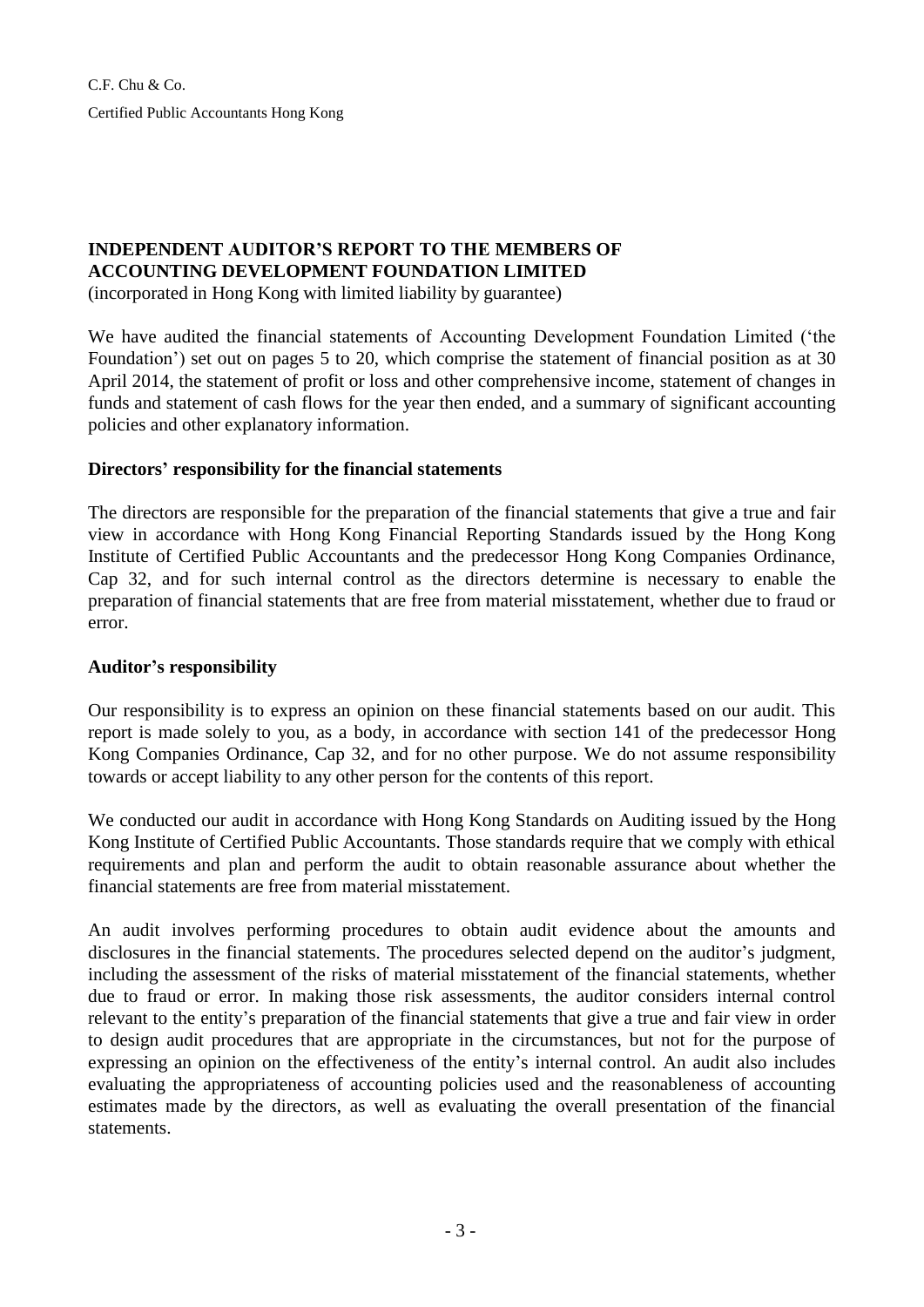C.F. Chu & Co. Certified Public Accountants Hong Kong

## **INDEPENDENT AUDITOR'S REPORT TO THE MEMBERS OF ACCOUNTING DEVELOPMENT FOUNDATION LIMITED**

(incorporated in Hong Kong with limited liability by guarantee)

### **Auditor's responsibility – cont'd**

We believe that the audit evidence we have obtained is sufficient and appropriate to provide a basis for our audit opinion.

### **Opinion**

In our opinion, the financial statements give a true and fair view of the state of the Foundation's affairs as at 30 April 2014 and of its result and cash flows for the year then ended in accordance with Hong Kong Financial Reporting Standards and have been properly prepared in accordance with the predecessor Hong Kong Companies Ordinance, Cap 32.

[Signed]

 $C. F. Chu & Co.$ Certified Public Accountants 19/F., On Hong Commercial Building 145 Hennessy Road, Wanchai Hong Kong 27 Aug 2014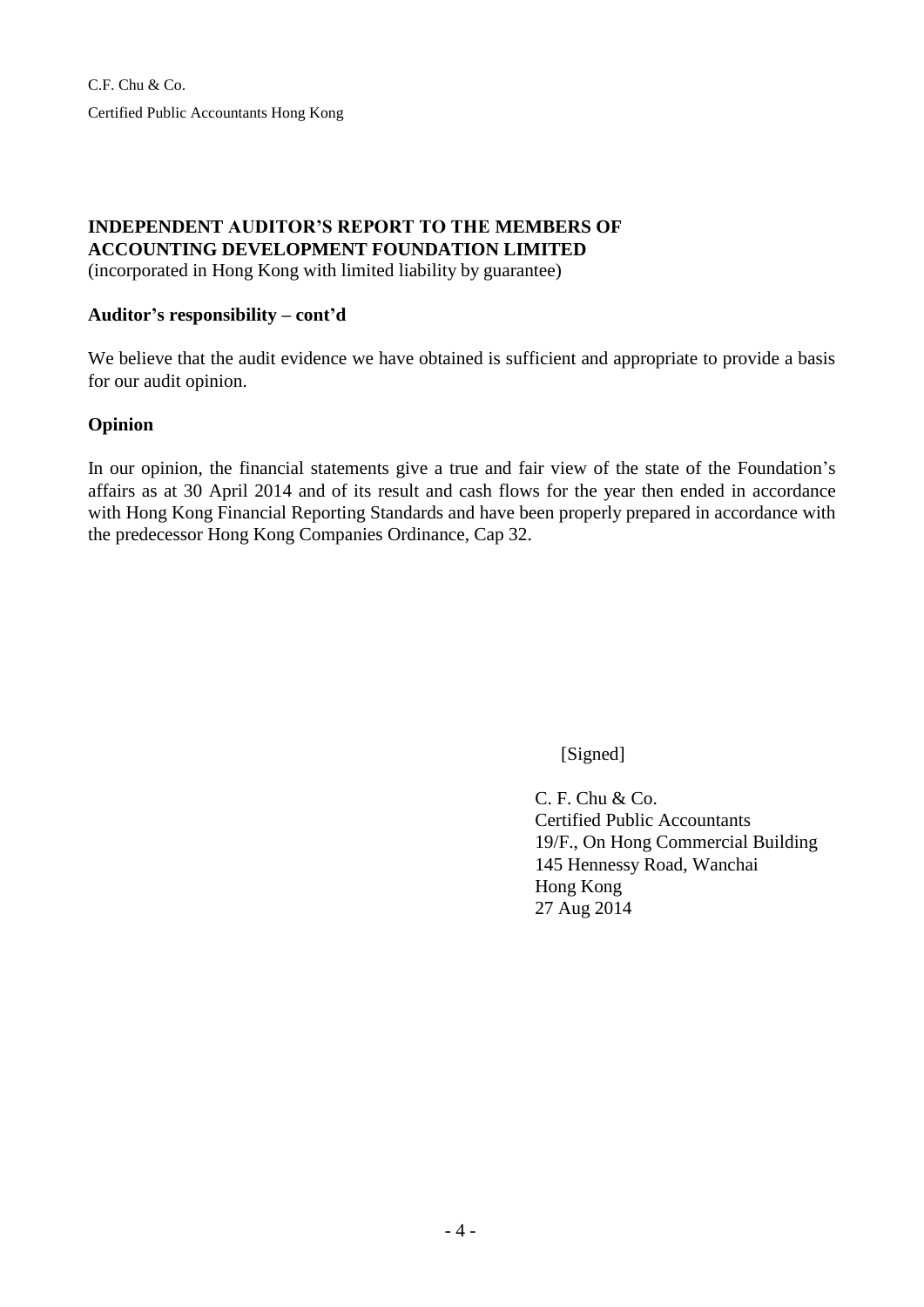## **ACCOUNTING DEVELOPMENT FOUNDATION LIMITED STATEMENT OF PROFIT OR LOSS AND OTHER COMPREHENSIVE INCOME FOR THE YEAR ENDED 30 APRIL 2014**

| <b>NOTE</b>                                                          | 2014<br><b>HK\$</b> | 2013<br>HK\$ |
|----------------------------------------------------------------------|---------------------|--------------|
| <b>INCOME</b>                                                        |                     |              |
| Seminars, events and study tour fee                                  | 1,366,463           | 672,458      |
| <b>OTHER INCOME</b>                                                  |                     |              |
| Bank interest received                                               | 41                  | 24           |
| Sundry income                                                        | 329                 |              |
|                                                                      | 1,366,833           | 672,482      |
| <b>EXPENDITURE</b>                                                   |                     |              |
| Administrative and support fee<br>4                                  |                     | 138,100      |
| Audit fee                                                            | 5,000               | 5,000        |
| Bank charge                                                          | 26,564              | 518          |
| Business registration and licence fee                                | 1,150               | 900          |
| Broadcasting charges                                                 | 26,322              | 29,823       |
| Computer expenses                                                    | 1,850               |              |
| Depreciation                                                         | 1,719               | 2,467        |
| Donation                                                             | 50,600              |              |
| Insurance                                                            | 12,316              | 9,396        |
| <b>MPF</b> contribution                                              | 25,100              | 8,300        |
| Printing and stationery                                              | 3,510               | 2,059        |
| Seminar expenses                                                     | 284,935             | 209,933      |
| Staff salary                                                         | 564,000             | 166,000      |
| Study tour fee                                                       | 78,804              | 66,466       |
| Speaker and other service fee                                        | 6,432               | 17,398       |
| Sundry expenses                                                      | 2,499               | 1,727        |
| Telephone, internet and hosting fee                                  | 7,851               | 5,939        |
| Website design and development fee                                   | 31,600              | 12,960       |
|                                                                      | 1,130,252           | 676,986      |
| <b>SURPLUS / (DEFICIT) BEFORE TAX</b>                                | 236,581             | (4,504)      |
| INCOME TAX (EXPENSE) / CREDIT<br>5                                   | (27, 530)           | 12,000       |
| <b>SURPLUS AFTER TAX</b>                                             | 209,051             | 7,496        |
| OTHER COMPREHENSIVE INCOME                                           |                     |              |
| <b>SURPLUS AND TOTAL COMPREHENSIVE</b><br><b>INCOME FOR THE YEAR</b> | 209,051             | 7,496        |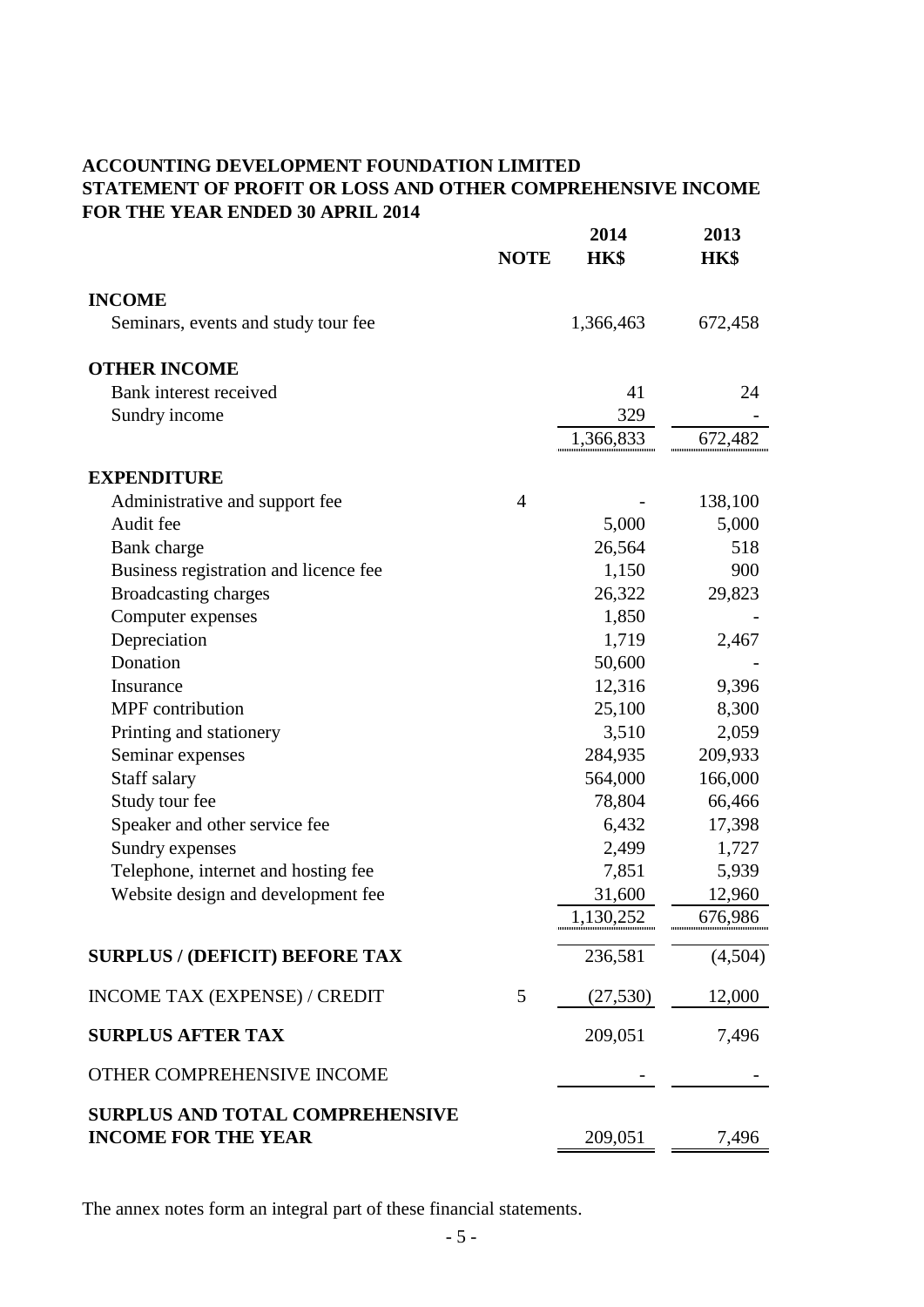### **ACCOUNTING DEVELOPMENT FOUNDATION LIMITED STATEMENT OF FINANCIAL POSITION AS AT 30 APRIL 2014**

|                                       | <b>NOTE</b> | 2014<br>HK\$ | 2013<br>HK\$ |
|---------------------------------------|-------------|--------------|--------------|
| <b>NON-CURRENT ASSETS</b>             |             |              |              |
| Fixed assets - office equipment       | 6           | 8,254        | 1,233        |
| <b>CURRENT ASSETS</b>                 |             |              |              |
| Payment in advance and other deposits |             | 37,720       | 47,938       |
| Seminar fee receivable                |             | 56,700       |              |
| Tax recoverable                       |             | 4,820        |              |
| Cash and bank balances                |             | 495,827      | 353,809      |
|                                       |             | 595,067      | 401,747      |
| <b>CURRENT LIABILITIES</b>            |             |              |              |
| Accruals                              |             | 7,800        | 5,000        |
| Receipt in advance                    |             | 2,700        |              |
| Temporary receipt                     |             |              | 100          |
| Provision for taxation                |             |              | 14,110       |
|                                       |             | 10,500       | 19,210       |
| <b>NET CURRENT ASSETS</b>             |             | 584,567      | 382,537      |
| <b>NET ASSETS</b>                     |             | 592,821      | 383,770      |
| <b>FUNDS</b>                          |             |              |              |
| General fund                          |             | 592,821      | 383,770      |

Approved and authorised for issue by the directors on 27 Aug 2014

Director Director

LAM Chi Yuen Nelson [Signed] CHOW Ka Leung Louis [Signed]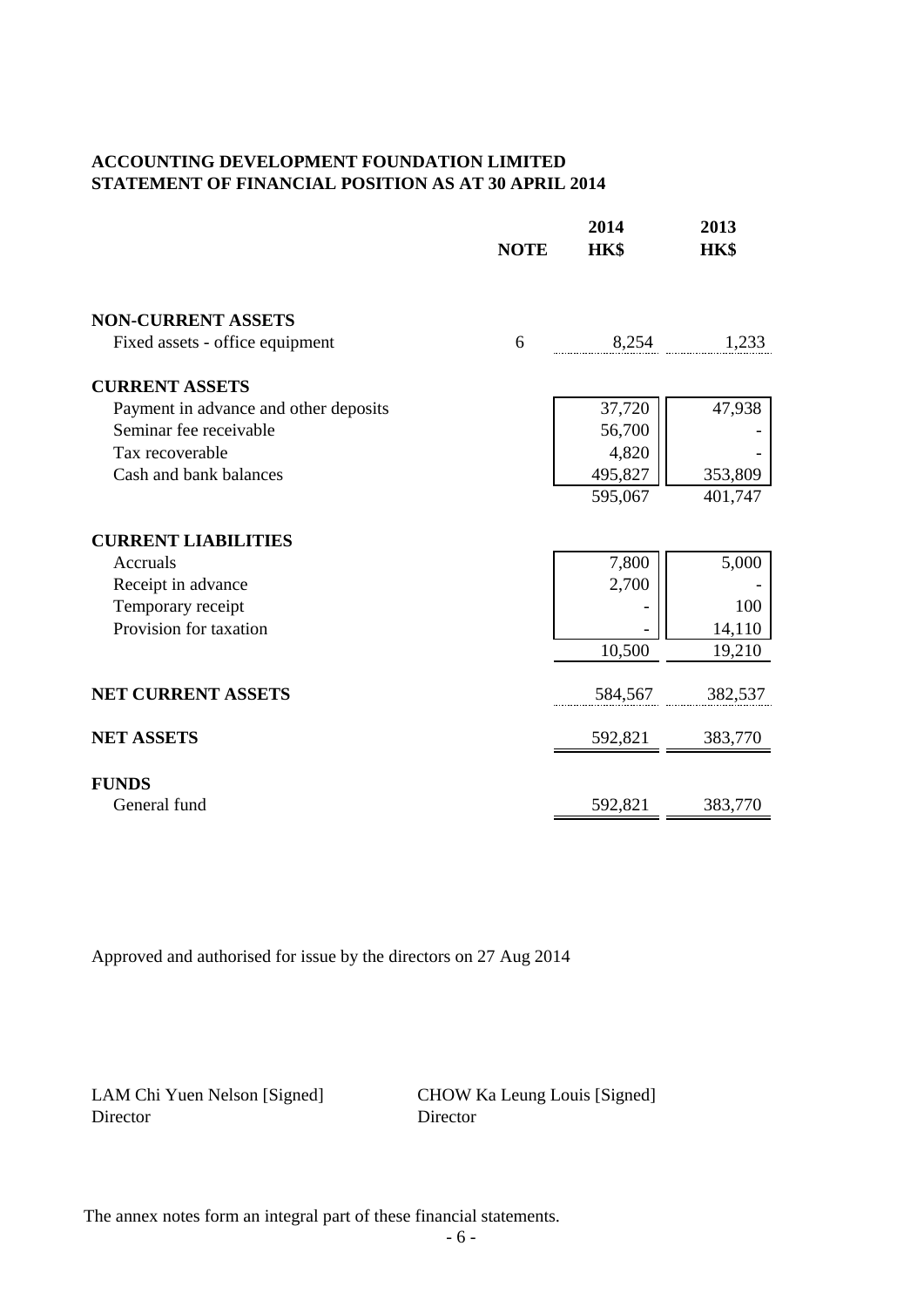## **ACCOUNTING DEVELOPMENT FOUNDATION LIMITED STATEMENT OF CHANGES IN FUNDS FOR THE YEAR ENDED 30 APRIL 2014**

|                                                     | <b>General</b><br>fund |
|-----------------------------------------------------|------------------------|
|                                                     | HK\$                   |
| <b>Balance at 30 April 2012</b>                     | 376,274                |
| Surplus and total comprehensive income for the year | 7,496                  |
| <b>Balance at 30 April 2013</b>                     | 383,770                |
| Surplus and total comprehensive income for the year | 209,051                |
| <b>Balance at 30 April 2014</b>                     | 592,821                |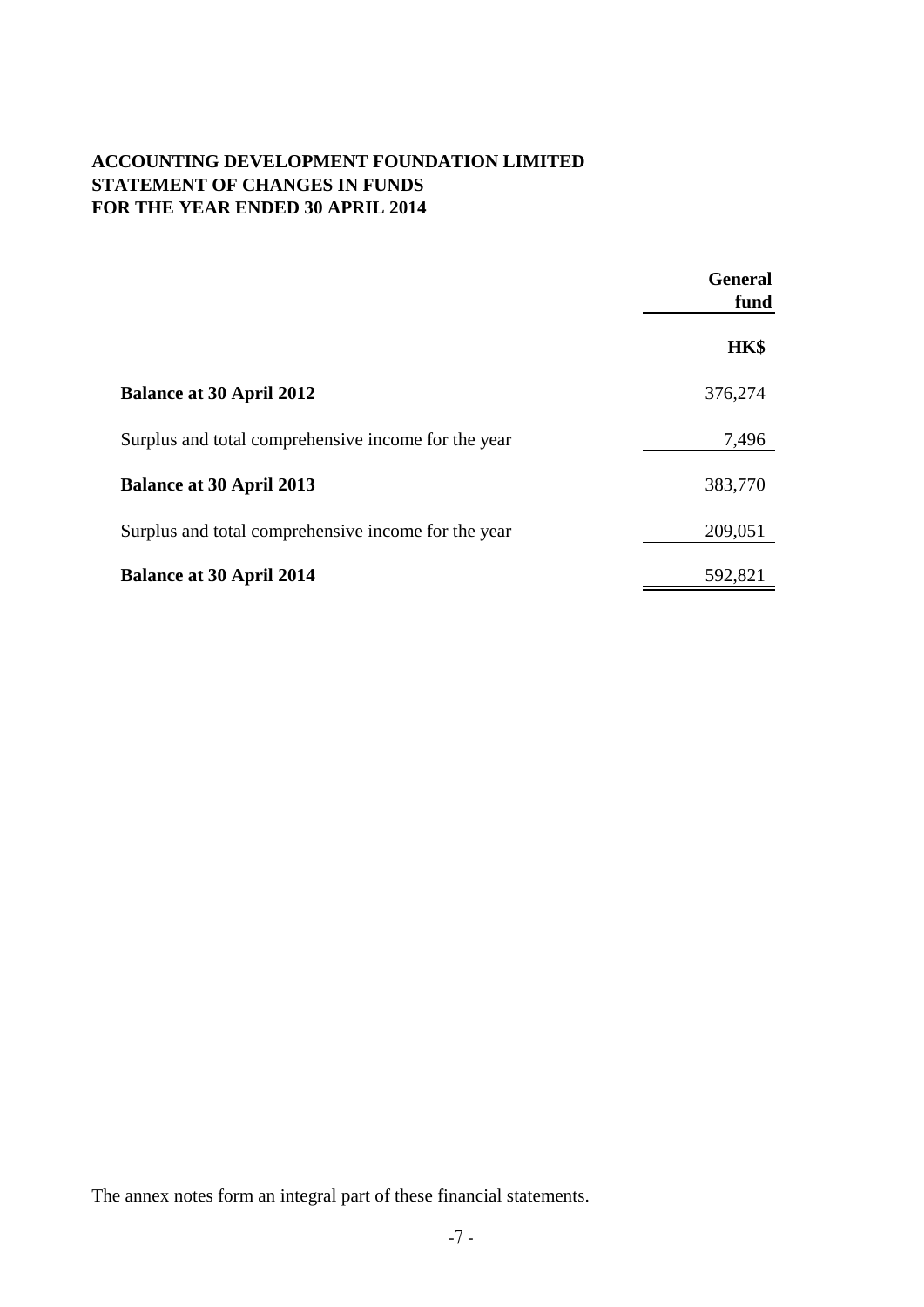#### **ACCOUNTING DEVELOPMENT FOUNDATION LIMITED STATEMENT OF CASH FLOWS FOR THE YEAR ENDED 30 APRIL 2014**

|                                                          | 2014<br>HK\$ | 2013<br>HK\$ |
|----------------------------------------------------------|--------------|--------------|
| <b>Cash flows from operating activities</b>              |              |              |
| Surplus / (Deficit) before taxation                      | 236,581      | (4,504)      |
| Adjustments for:                                         |              |              |
| Bank interest received                                   | (41)         | (24)         |
| Depreciation                                             | 1,719        | 2,467        |
| Operating cash flows before working capital changes      | 238,259      | (2,061)      |
| Decrease in payment in advance and other deposits        | 10,218       | 1,987        |
| Increase in seminar fee receivable                       | (56,700)     |              |
| (Decrease) / Increase in temporary receipt               | (100)        | 100          |
| Increase in receipt in advance                           | 2,700        |              |
| Increase / (Decrease) in accruals                        | 2,800        | (12, 256)    |
| Cash generated / (used in) from operating activities     | 197,177      | (12,230)     |
| Hong Kong profits tax (paid) / refunded                  | (46, 460)    | 12,000       |
| Net cash generated / (used in) from operating activities | 150,717      | (230)        |
| <b>Cash flows from investing activities</b>              |              |              |
| Purchase of office equipment                             | (8,740)      |              |
| <b>Cash flows from financing activities</b>              |              |              |
| Bank interest received                                   | 41           | 24           |
| Net increase / (decrease) in cash and cash equivalents   | 142,018      | (206)        |
| Cash and cash equivalents at the beginning of the year   | 353,809      | 354,015      |
| Cash and cash equivalents at the end of the year         | 495,827      | 353,809      |
| Analysis of cash and cash equivalents:                   |              |              |
| <b>Cash and bank balances</b>                            | 495,827      | 353,809      |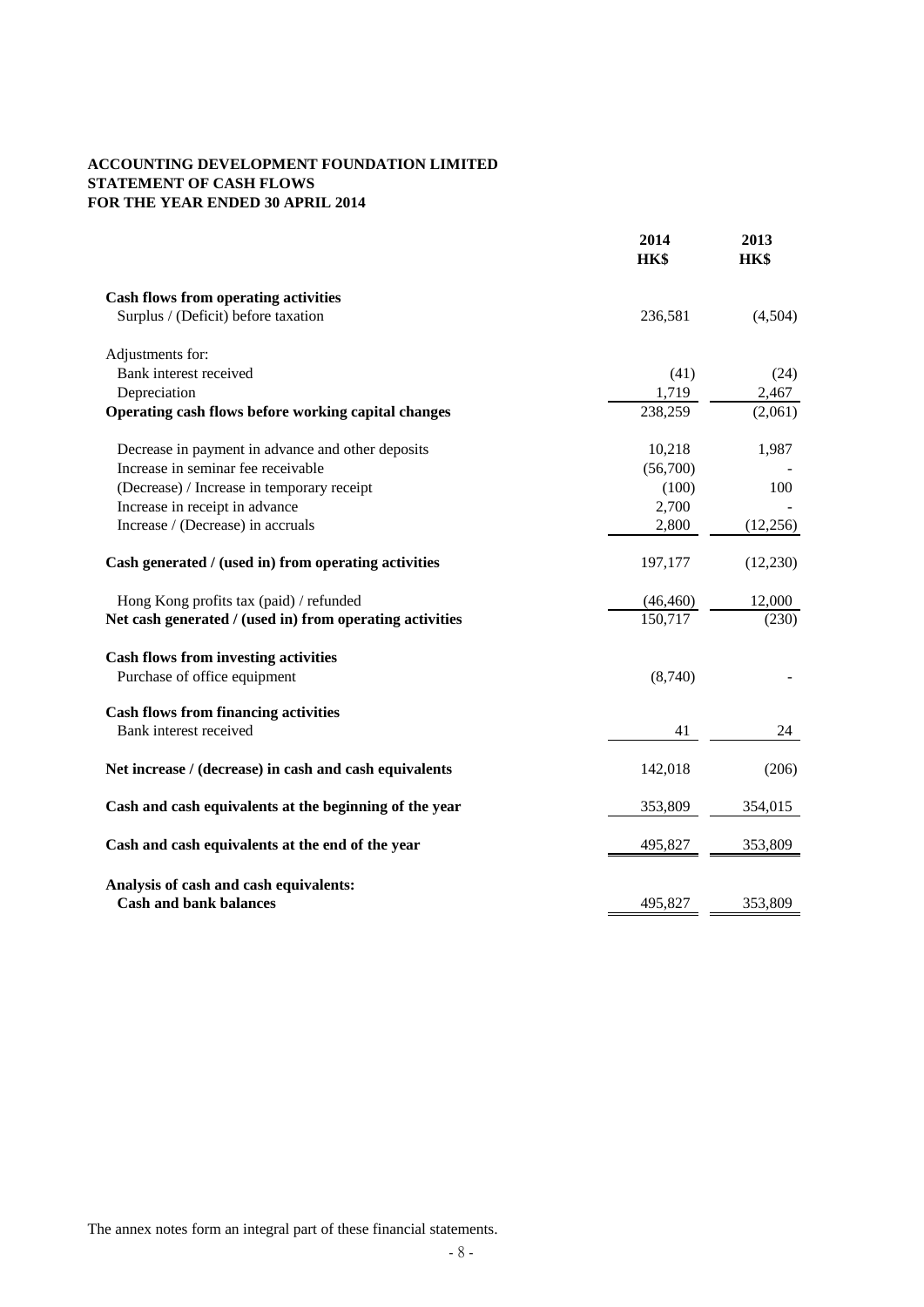## **NOTES TO THE FINANCIAL STATEMENTS FOR THE YEAR ENDED 30 APRIL 2014**

### **1. GENERAL INFORMATION**

(a) The Foundation was incorporated under the Laws of Hong Kong with limited liability by guarantee on 25 May 2009. The address of its registered office and principal place of business are located at Room 1801-02, 18/F., Tung Wah Mansion, 199-203 Hennessy Road, Wan Chai, Hong Kong.

The Foundation is a private and non-profit making organization. The principal activities of the Foundation are to promote unity and sharing among members in the accounting profession and to provide a forum for the exchange of ideas and experiences by organizing meetings, conventions, seminars, courses, study trips, conferences and exhibitions and other forms of media for the members and the general public.

(b) The liability of the members is limited under the Foundation's Memorandum and Articles of Association. Every member undertakes to contribute to the assets of the Foundation, in the event of its being wound up for an amount not exceeding HK\$100.

## **2. STATEMENT OF COMPLIANCE WITH HONG KONG FINANCIAL REPORTING STANDARDS**

The Foundation's financial statements have been prepared in accordance with all applicable Hong Kong Financial Reporting Standards ("HKFRS"), which includes all applicable individual Hong Kong Financial Reporting Standards, Hong Kong Accounting Standards (HKASs) and Interpretations issued by the Hong Kong Institute of Certified Public Accountants (HKICPA), accounting principles generally accepted in Hong Kong, and the requirements of the predecessor Hong Kong Companies Ordinance, Cap 32. A summary of the significant accounting policies adopted by the Foundation is set out in note 3.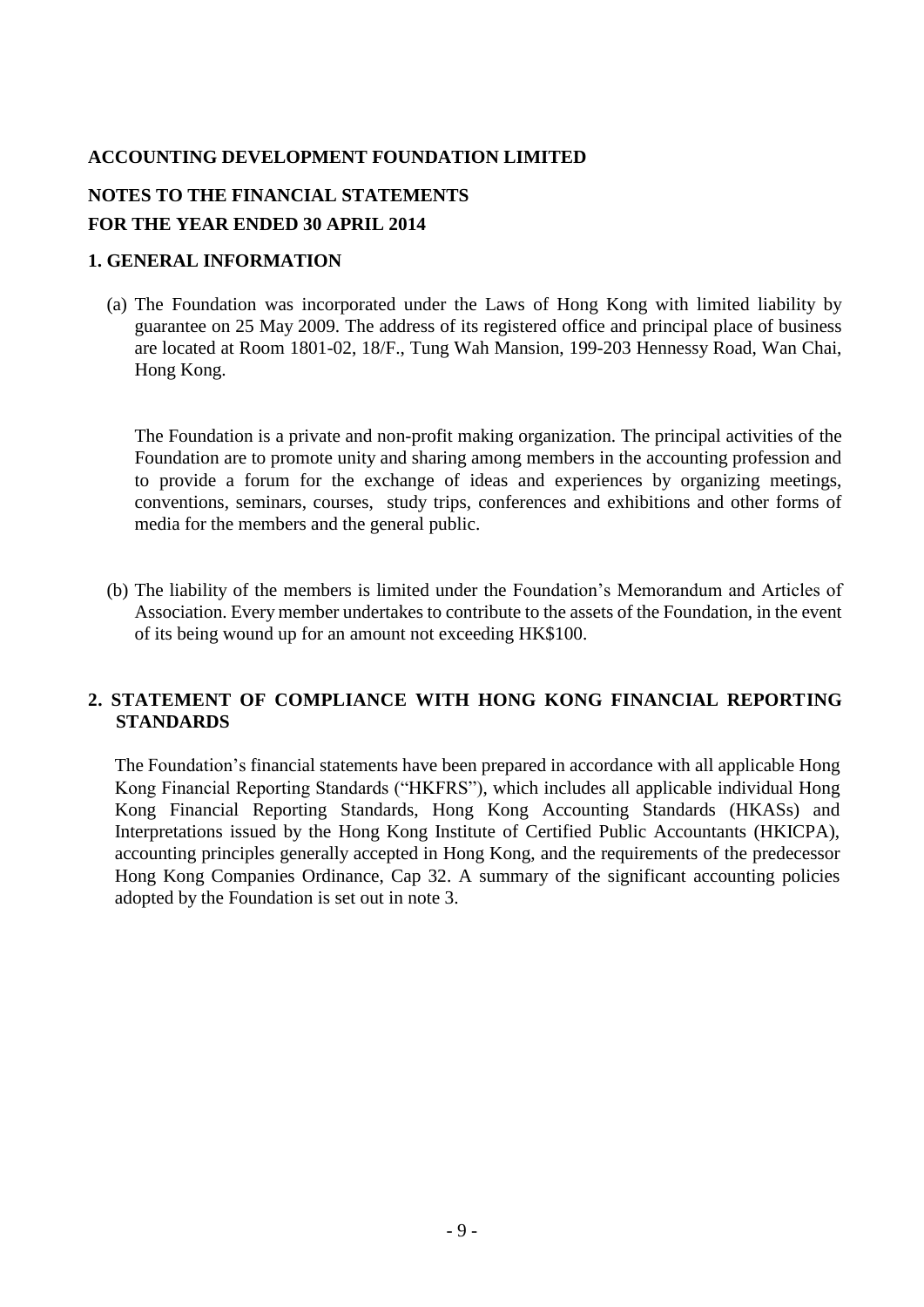## **NOTES TO THE FINANCIAL STATEMENTS**

## **FOR THE YEAR ENDED 30 APRIL 2014**

## **2. STATEMENT OF COMPLIANCE WITH HONG KONG FINANCIAL REPORTING STANDARDS – cont'd**

The adoption of amendments to HKFRSs / revised HKFRSs

In the current year, the following amendments to HKFRSs / revised HKFRSs issued by the HKICPA, which are first effective for the Foundation's financial year beginning on 1 May 2013 that may be relevant to the Foundation's operation:-

| Amendments to HKAS 1                          | <b>Presentation of Financial Statements</b>             |
|-----------------------------------------------|---------------------------------------------------------|
|                                               | - Presentation of Items of Other Comprehensive Income   |
| $HKAS$ 19 (revised 2011)                      | Employee benefits                                       |
| Amendments to HKFRS 7                         | <b>Financial Instruments: Disclosures</b>               |
|                                               | - Offsetting Financial Assets and Financial Liabilities |
| HKFRS 13                                      | Fair Value Measurement                                  |
| Annual Improvements to HKFRSs 2009-2011 Cycle |                                                         |

The application of the new and revised HKFRSs has no material effects on the Foundation's financial performance and positions except the amendment affect the presentation as discussed below:

### Amendments to HKAS 1 *Presentation of Financial Statements - Presentation of Items of Other Comprehensive Income*

The amendments require entities to present separately the items of other comprehensive income that would be reclassified to profit or loss in the future if certain conditions are met from those that would never be reclassified to profit or loss. The presentation of other comprehensive income in the statement of profit or loss and other comprehensive income in these financial statements has been modified accordingly.

The Foundation has retrospectively adopted the title "statements of profit or loss and other comprehensive income" as introduced by the amendments in its financial statements for the financial year. The comparative information has been restated to comply with the amendments. As the amendments affect presentation only, there are no effects on the company's financial position or performance.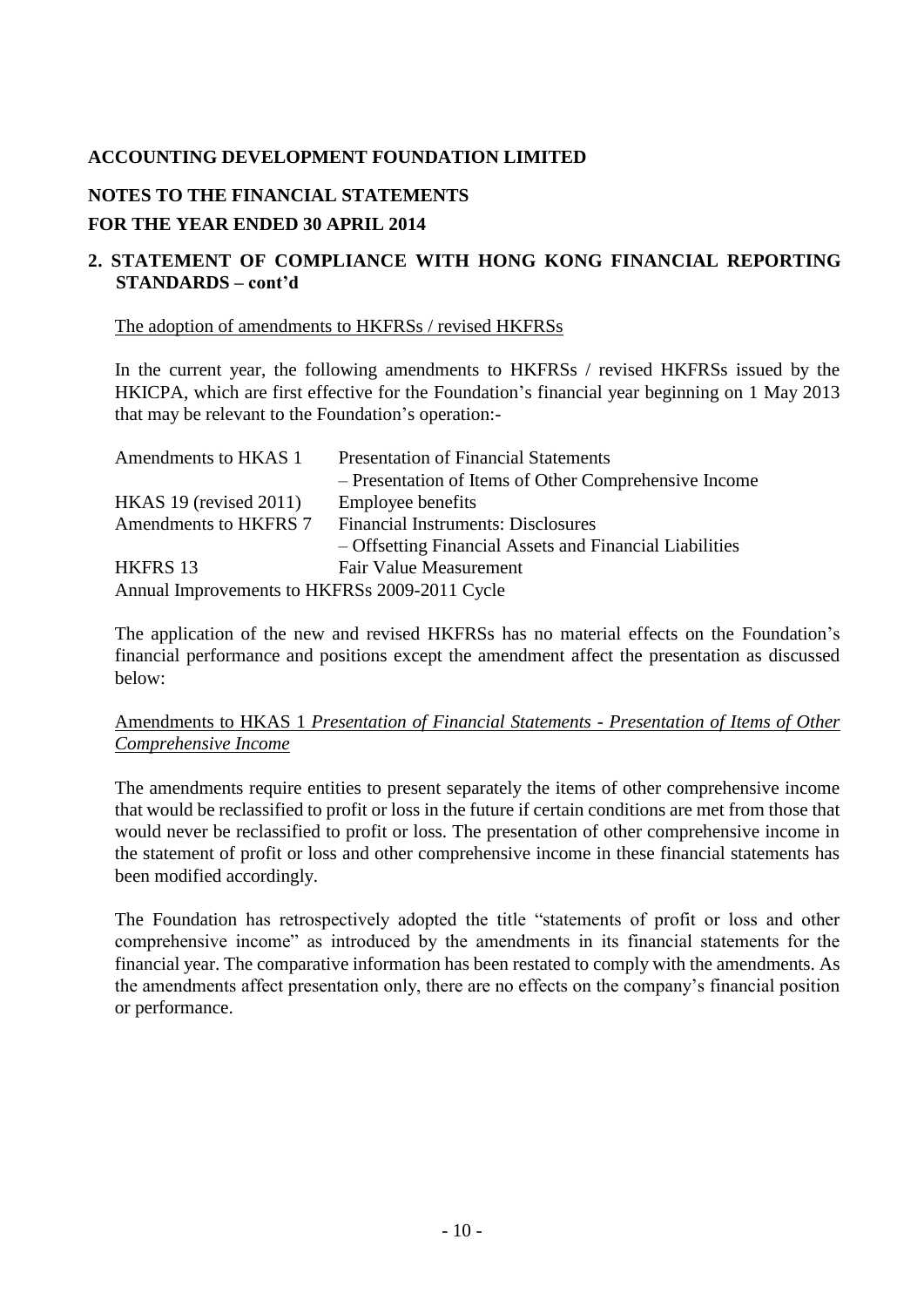## **NOTES TO THE FINANCIAL STATEMENTS FOR THE YEAR ENDED 30 APRIL 2014**

## **3. SUMMARY OF SIGNIFICANT ACCOUNTING POLICIES**

### (a) Basis of preparation

The measurement basis used in preparing the financial statements is historical cost.

The preparation of financial statements in conformity with HKFRS requires management to make judgements, estimates and assumptions that affect the application of policies and reported amounts of assets, liabilities, income and expenses. The estimates and associated assumptions are based on historical experience and various other factors believed to be reasonable under the circumstances. While the management reviews their judgements, estimates and assumption continuously, the actual results may differ from these estimates.

The estimates and underlying assumptions are reviewed on an ongoing basis. Revisions to accounting estimates are recognized in the period in which the estimate is revised if the revision affects only that period, or in the period of the revision and future periods if the revision affects both current and future periods. However, the management has not made any judgement in the application of HKFRSs that have significant effect on the financial statements nor any estimates with a significant risk of material adjustment on the carrying amounts of assets and liabilities within the next financial year.

### (b) Fixed assets

Fixed assets represent office equipment and are stated in the statement of financial position at cost less aggregate depreciation and impairment losses, if any.

Depreciation is calculated to write off the cost of items of office equipment, less their estimated residual value, if any, on a straight-line basis over their estimated useful lives as follows:

Office equipment over 3 years

The residual value and the useful life of an asset are reviewed at least at each financial year-end.

The Foundation assesses at each reporting date whether there is any indication that any items of office equipment may be impaired and that an impairment loss recognised in prior periods for an item may have decreased. If any such indication exists, the Foundation estimates the recoverable amount of the item. An impairment loss, being the amount by which the carrying amount of an asset or a cash-generating unit exceeds its recoverable amount, or a reversal of impairment loss is recognised immediately in profit or loss.

Gain or loss arising from the derecognition of an item of office equipment is included in profit or loss when the item is derecognized and is determined as the difference between the net disposal proceed, if any, and the carrying amount of the item.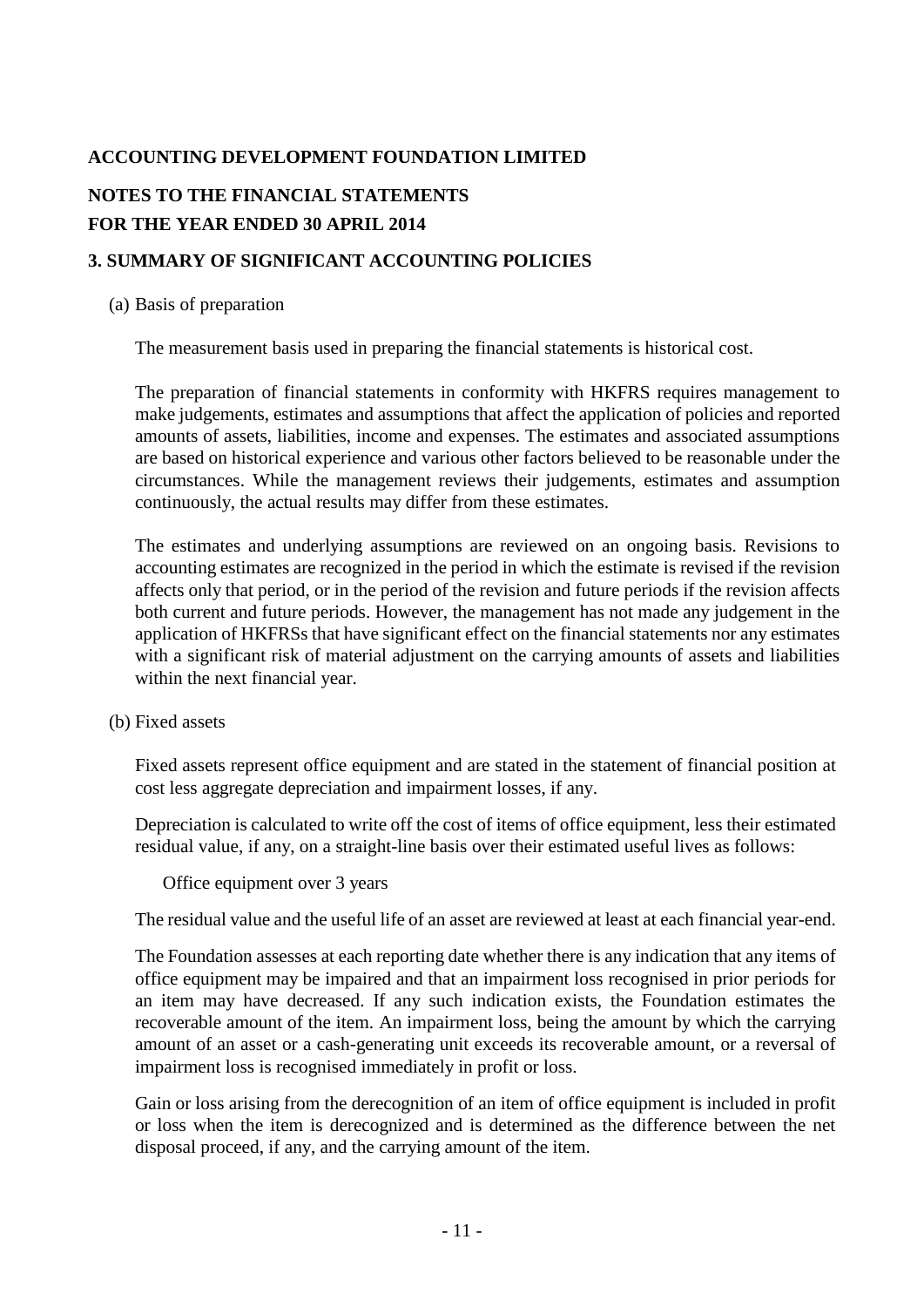## **NOTES TO THE FINANCIAL STATEMENTS FOR THE YEAR ENDED 30 APRIL 2014**

## **3. SIGNIFICANT ACCOUNTING POLICIES - cont'd**

### (c) Revenue recognition

Revenue is recognized when it is probable that the economic benefits will flow to the Foundation and when the revenue can be measured reliably on the following basis:

Seminars, events and study tour fee are recognized when the seminars and events are conducted, and cash is certain for receivable.

### (d) Income tax

Income tax for the year includes current tax and deferred tax. Current tax and deferred tax are recognised in profit or loss, except to the extent that the tax arises from a transaction or event which is recognised directly in equity. In the case if the tax relates to items that are recognised directly to equity, current tax and deferred tax are also recognised directly to equity.

Current tax liabilities and assets are measured at the amount expected to be paid to or recovered from the taxation authorities, using the tax rates and tax laws that have been enacted or substantively enacted by the reporting date. Current tax is the amount of income taxes payable or recoverable in respect of the taxable profit or loss for a period.

Deferred tax assets and liabilities arise from deductible and taxable temporary differences respectively. Temporary differences are the differences between the carrying amounts of assets and liabilities for financial reporting purposes and their tax bases. Deferred tax assets also arise from unused tax losses and unused tax credits.

A deferred tax liability is recognised for all taxable temporary differences, except to the extent that the deferred tax liability arises from the initial recognition of an asset or liability in a transaction which is not a business combination; and at the time of the transaction, affects neither accounting profit nor taxable profit (tax loss).

A deferred tax asset is recognised for all deductible temporary differences to the extent that it is probable that taxable profit will be available against which the deductible temporary difference can be utilised, unless the deferred tax asset arises from the initial recognition of an asset or liability in a transaction that is not a business combination and at the time of the transaction, affects neither accounting profit nor taxable profit (tax loss).

At each reporting date, the Foundation reviews and assesses the recognised and unrecognised deferred tax assets and the future taxable profit to determine whether any recognised deferred tax assets should be derecognised and any unrecognised deferred tax assets should be recognized.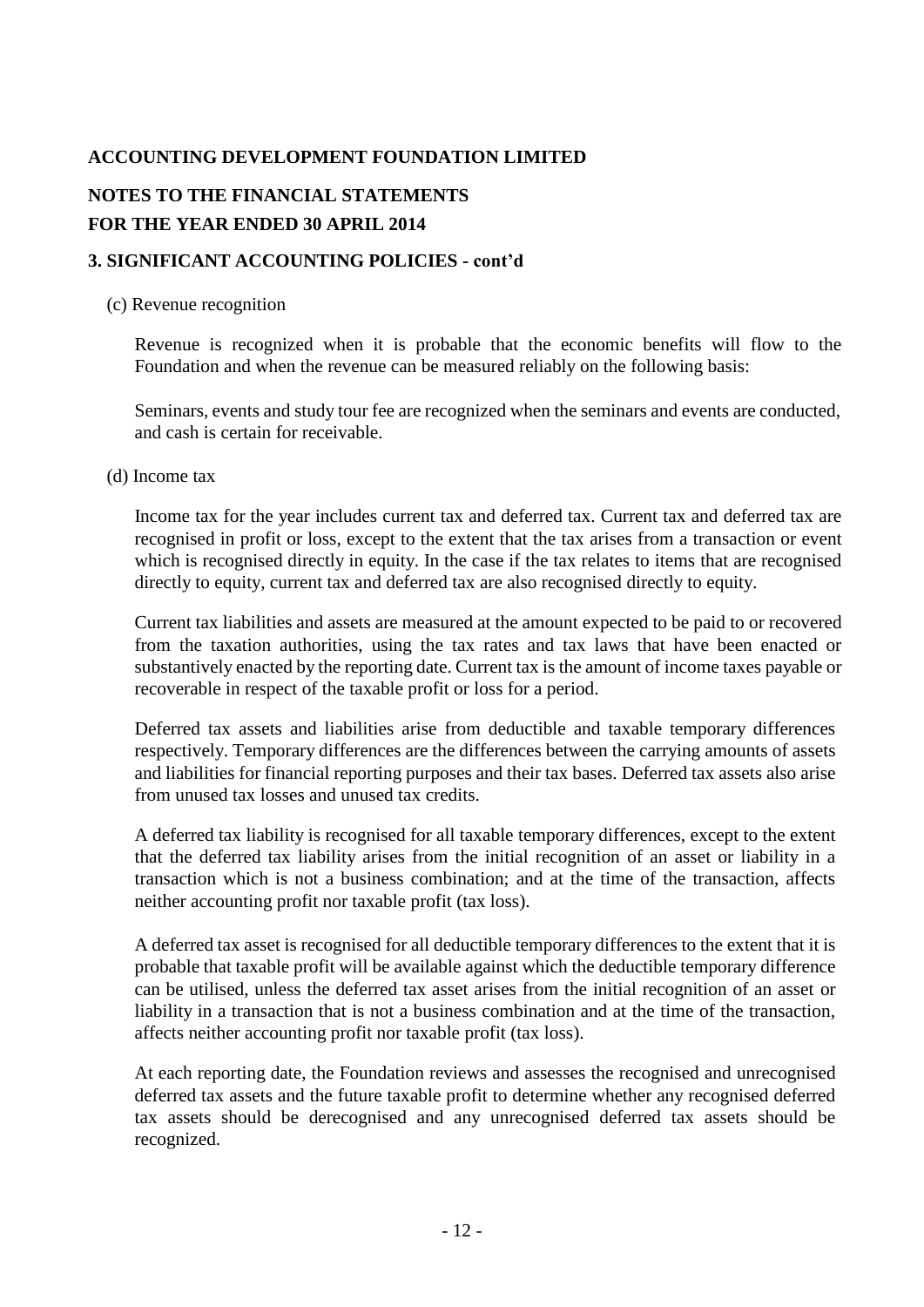## **NOTES TO THE FINANCIAL STATEMENTS FOR THE YEAR ENDED 30 APRIL 2014**

## **3. SIGNIFICANT ACCOUNTING POLICIES - cont'd**

### (d) Income tax – cont'd

Deferred tax assets and liabilities are measured at the tax rates that are expected to apply to the period when the asset is realised or the liability is settled, based on tax rates and tax laws that have been enacted or substantively enacted by the reporting date. Deferred tax assets and liabilities are not discounted.

### (e) Leases

Leases are classified as finance leases whenever the terms of the lease transfer substantially all the risks and rewards of ownership of the leased asset to the Foundation. All other leases are classified as operating leases.

Rights to assets held under finance leases are recognised as assets of the Foundation at the fair value of the leased property (or, if lower, the present value of minimum lease payments) at the inception of the lease. The corresponding liability to the lessor is included in the statements of financial position as a finance lease obligation. Lease payments are apportioned between finance charges and reduction of the lease obligation so as to achieve a constant rate of interest on the remaining balance of the liability. Finance charges are deducted in measuring profit or loss. Assets held under finance leases are included in fixed asset, and depreciated and assessed for impairment losses in the same way as owned assets.

Rentals payable under operating leases are charged to profit or loss on a straight-line basis over the term of the relevant lease.

(f) Trade and other receivables

Trade and other receivables are initially measured at fair value and, after initial recognition, at amortized cost less impairment losses for bad and doubtful debts, if any, except for the following receivables:

- Interest-free loans made to related parties without any fixed repayment terms or the effect of discounting being immaterial, that are measured at cost less impairment losses for bad and doubtful debt, if any; and
- Short-term receivables with no stated interest rate and the effect of discounting being immaterial, that are measured at their original invoice amount less impairment losses for bad and doubtful debt, if any.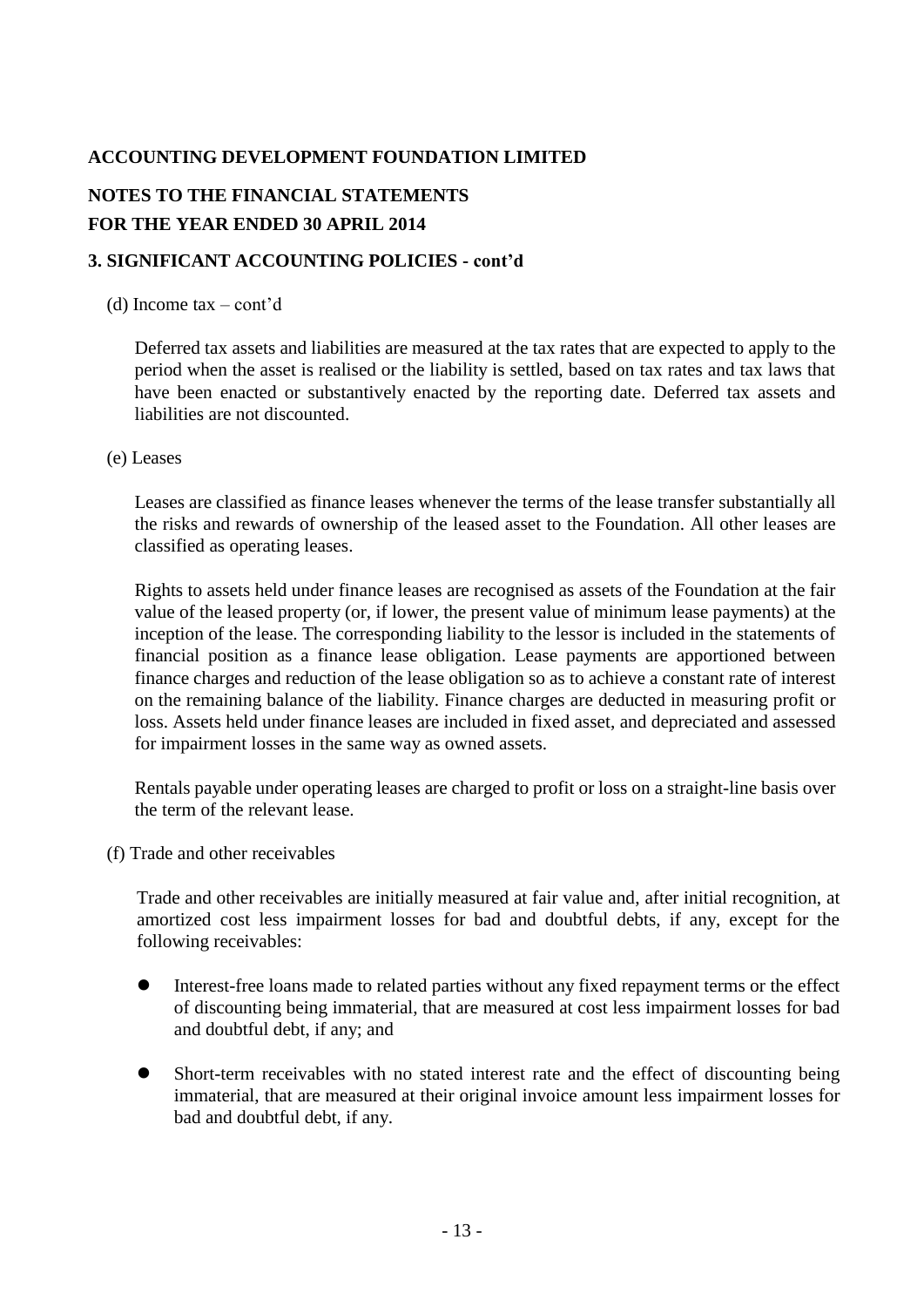## **NOTES TO THE FINANCIAL STATEMENTS FOR THE YEAR ENDED 30 APRIL 2014**

## **3. SIGNIFICANT ACCOUNTING POLICIES - cont'd**

(f) Trade and other receivables – cont'd

At each reporting date, the Foundation assesses whether there is any objective evidence that a receivable or group of receivables is impaired. Impairment losses on trade and other receivables are recognized in profit or loss when there is objective evidence that an impairment loss has been incurred and are measured as the difference between the receivable's carrying amount and the present value of estimated future cash flows (excluding future credit losses that have not been incurred) discounted at its original effective interest rate, i.e. the effective interest rate computed at initial recognition. The impairment loss is reversed if, in a subsequent period, the amount of the impairment loss decreases and the decrease can be related objectively to an event occurring after the impairment was recognized.

(g) Trade and other payables

Trade and other payables are initially measured at fair value and, after initial recognition, at amortised coat, except for short-term payables with no stated interest rate and the effect of discounting being immaterial, that are measured at their original invoice amount.

### (h) Provisions

Provisions are recognised when the Foundation has a present legal or constructive obligation as a result of past events, it is probable that an outflow of resources will be required to settle the obligation, and a reliable estimate of the amount can be made. When the Foundation expects an outflow of resources to be reimbursed, the reimbursement is recognised as a separate asset when the reimbursement is virtually certain.

Where it is not probable that an outflow of economic benefits will be required, or the amount cannot be estimated reliably, the obligation is disclosed as a contingent liability, unless the probability of outflow of economic benefit is remote.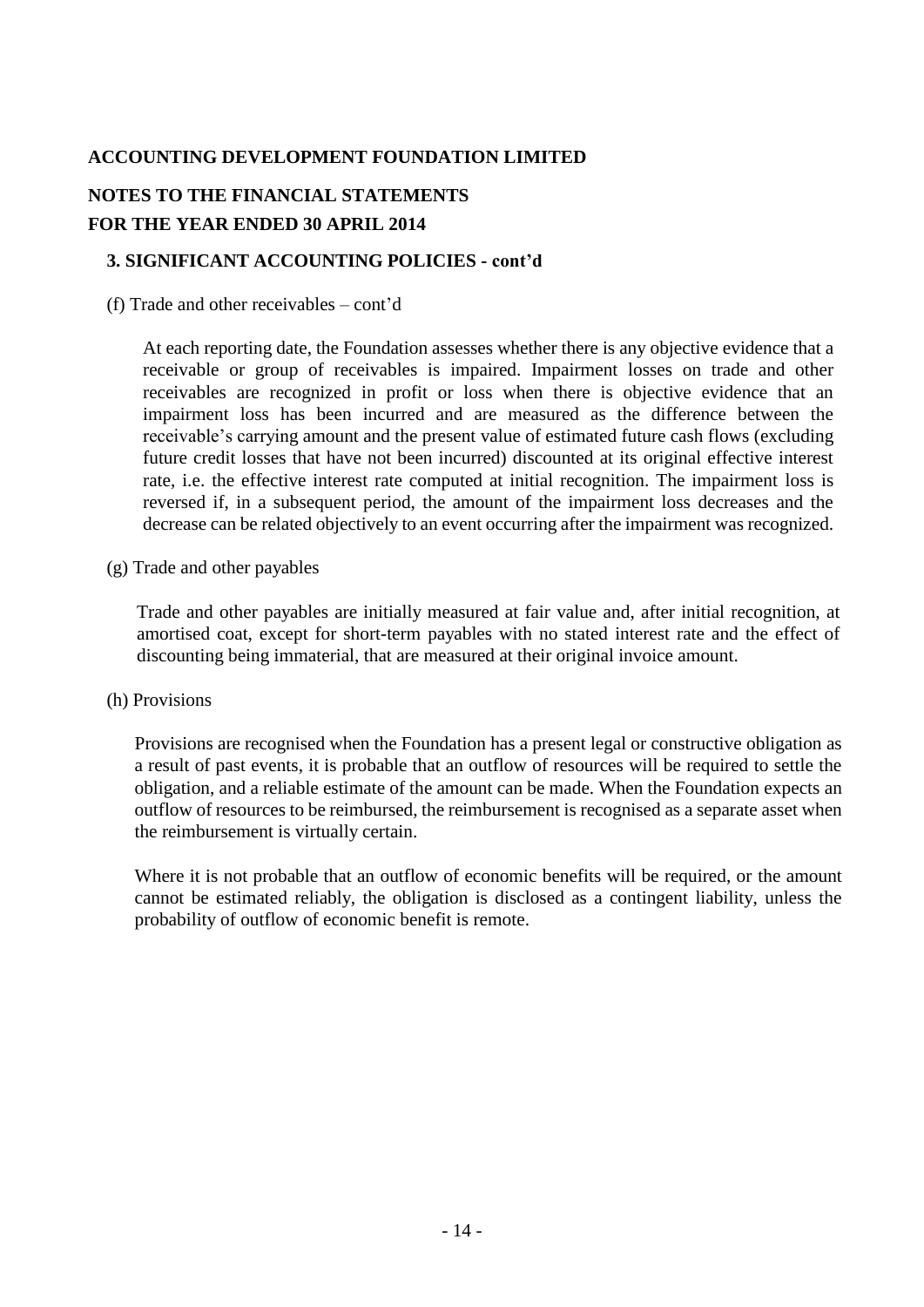## **NOTES TO THE FINANCIAL STATEMENTS FOR THE YEAR ENDED 30 APRIL 2014**

## **3. SIGNIFICANT ACCOUNTING POLICIES - cont'd**

### (i) Cash and cash equivalents

Cash comprises cash on hand and at bank and demand deposits with bank. Cash equivalents are short-term, highly liquid investments with original maturities of three months or less.

For the purpose of the statement of cash flows, bank overdrafts which are repayable on demand form an integral part of the Foundation's cash management are included as a component of cash and cash equivalents.

(j) Related parties

- (a) A person or a close member of that person's family is related to the Foundation if that person:
	- (i) has control or joint control over the Foundation;
	- (ii) has significant influence over the Foundation; or
	- (iii) is a member of the key management personnel of the Foundation or of a parent of the Foundation.
- (b) An entity is related to the Foundation if any of the following conditions applies:
	- (i) The entity and the Foundation are members of the same group (which means that each parent, subsidiary and fellow subsidiary is related to the others).
	- (ii) One entity is an associate or joint venture of the other entity (or an associate or joint venture of a member of a group of which the other entity is a member).
	- (iii) Both entities are joint ventures of the same third party.
	- (iv) One entity is a joint venture of a third entity and the other entity is an associate of the third entity.
	- (v) The entity is a post-employment benefit plan for the benefit of employees of either the Foundation or an entity related to the Foundation.
	- (vi) The entity is controlled or jointly controlled by a person identified in (a).
	- (vii) A person identified in (a)(i) has significant influence over the entity or is a member of the key management personnel of the entity (or of a parent of the entity).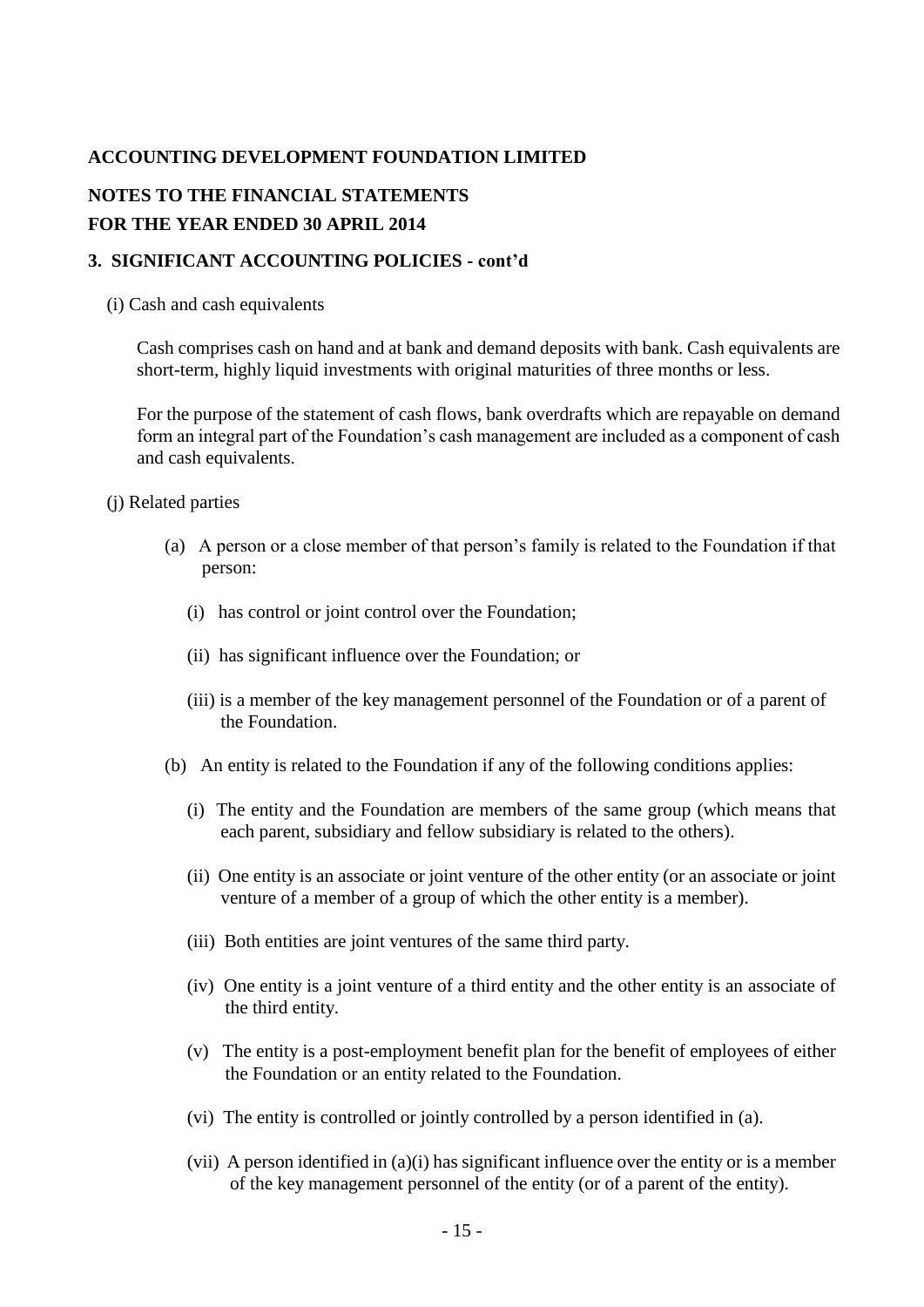## **NOTES TO THE FINANCIAL STATEMENTS FOR THE YEAR ENDED 30 APRIL 2014**

## **4. ADMINISTRATIVE AND SUPPORT FEE**

In 2013, the administrative and support fee of HK\$138,100 represented reimbursement paid to an entity for expenses incurred for secondment of a full-time staff to the Foundation. The reimbursement was on a cost basis without any mark-up.

## **5. INCOME TAX**

|                                                                                                                                      | 2014<br>HK\$ | 2013<br>HK\$ |
|--------------------------------------------------------------------------------------------------------------------------------------|--------------|--------------|
| Taxation in the statement of comprehensive income represents:                                                                        |              |              |
| Current tax $-$ Hong Kong profits tax                                                                                                |              |              |
| Provision for the year is calculated at 16.5% of the estimated<br>assessable profits for the year. No provision for last year as the |              |              |
| Foundation had no assessable profit for the year.                                                                                    | 37,530       |              |
| Tax reduction for $2011/12$                                                                                                          |              | (12,000)     |
| Tax reduction for 2012/13                                                                                                            | (10,000)     |              |
| Tax expense / (credit)                                                                                                               | 27,530       | (12,000)     |

Reconciliation between tax expense / (credit) and accounting surplus / (deficit) at applicable tax rate:

| Surplus / (Deficit) before tax                                                | 236,581  | (4,504)  |
|-------------------------------------------------------------------------------|----------|----------|
| Tax surplus / (credit) at the applicable tax rate of 16.5%<br>$(2013:16.5\%)$ | 39,035   | (743)    |
| Tax effect of non-deductible revenue                                          | (7)      | (4)      |
| Tax effect of tax losses not recognised                                       | (340)    | 340      |
| Tax effect of unprovided taxable temporary difference                         | (1,158)  | 407      |
| Tax reduction for 2011/12                                                     |          | (12,000) |
| Tax reduction for 2012/13                                                     | (10,000) |          |
| Tax expense $/$ (credit)                                                      | 27,530   | (12,000) |

No provision for deferred tax has been made in the accounts as the amount involved is immaterial. The component of deferred tax expense / (income) not provided for in the statement of comprehensive income for the year are as follows:-

| Temporary differences on loss as adjusted for tax purposes  | 340   | (340) |
|-------------------------------------------------------------|-------|-------|
| Temporary differences arising from accelerated depreciation | 1,158 | (407) |
|                                                             | 1.498 | (747) |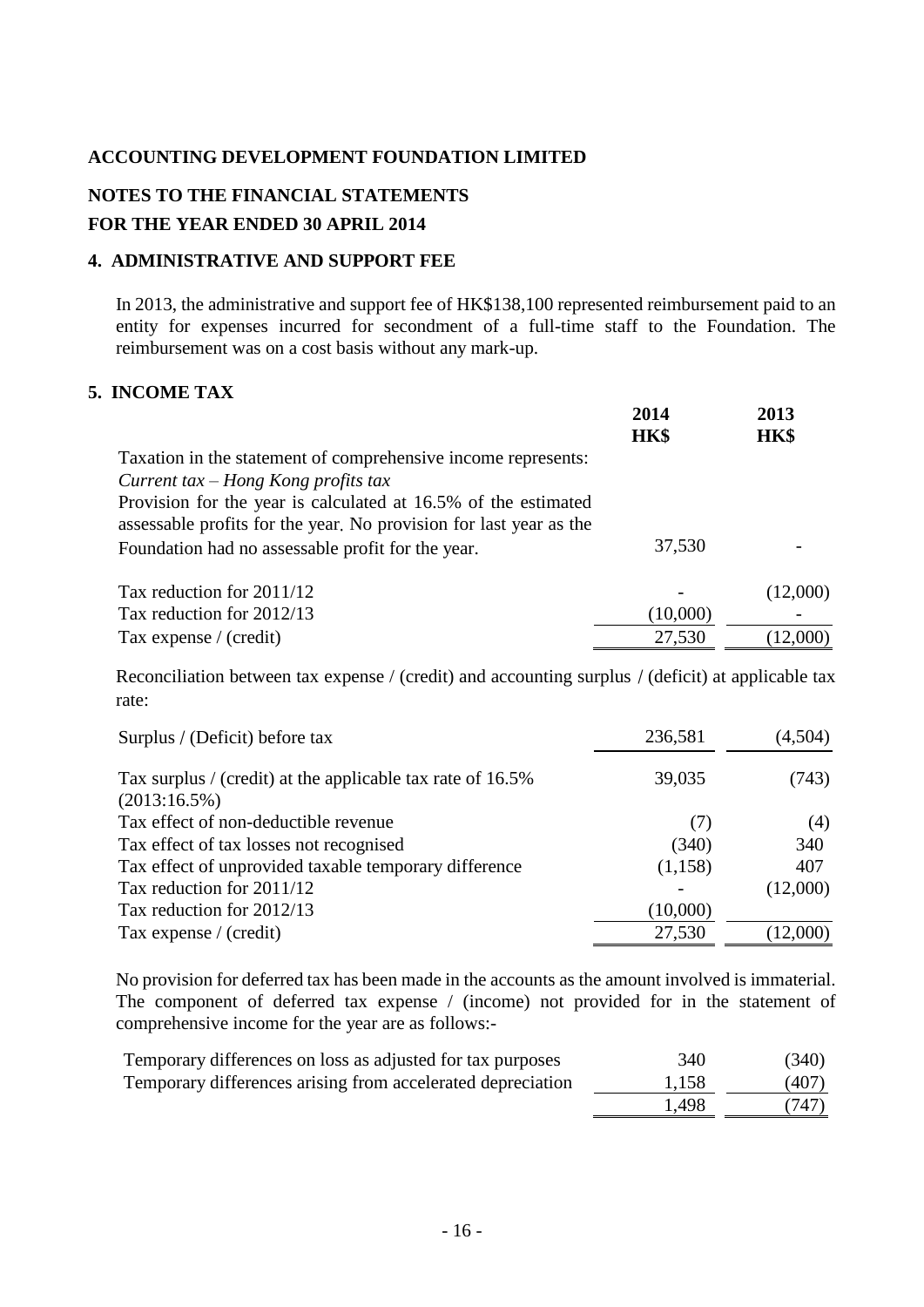## **NOTES TO THE FINANCIAL STATEMENTS FOR THE YEAR ENDED 30 APRIL 2014**

### **5. INCOME TAX - cont'd**

The component of deferred tax assets / (liabilities) not provided in the statement of financial position are as follows:- Accelerated I

|                                     | Accelerated<br>capital<br>allowance<br>HK\$ | Loss as<br>adjusted for<br>tax purpose<br>HK\$ | Total<br>HK\$ |
|-------------------------------------|---------------------------------------------|------------------------------------------------|---------------|
| At 30 April 2012                    | (611)                                       |                                                | (611)         |
| Deferred tax income not recognised  | 407                                         | 340                                            | 747           |
| At 30 April 2013                    | (204)                                       | 340                                            | 136           |
| Deferred tax expense not recognised | (1, 158)                                    | (340)                                          | (1, 498)      |
| At 30 April 2014                    | (1, 362)                                    |                                                | (1, 362)      |

### **6. FIXED ASSETS - OFFICE EQUIPMENT**

|                        | Office<br>equipment<br>HK\$ |
|------------------------|-----------------------------|
| At Cost                |                             |
| At 30.4.2013           | 7,400                       |
| <b>Additions</b>       | 8,740                       |
| At 30.4.2014           | 16,140                      |
| Aggregate depreciation |                             |
| At 30.4.2013           | 6,167                       |
| Charge for the year    | 1,719                       |
| At 30.4.2014           | 7,886                       |
| Net Book Value         |                             |
| At 30.4.2014           | 8,254                       |
| At 30.4.2013           | 1,233                       |

### **7. DIRECTORS' REMUNERATION**

Remuneration of the directors disclosed pursuant to Section 161 of the predecessor Hong Kong Companies Ordinance, Cap 32 is as follows:-

|                            |                   | 2014                     | 2013                     |
|----------------------------|-------------------|--------------------------|--------------------------|
|                            |                   | HK\$                     | HK\$                     |
| Fees                       |                   |                          |                          |
| Other emoluments -Salaries |                   | $\overline{\phantom{0}}$ | $\overline{\phantom{0}}$ |
|                            | -MPF contribution | $\overline{\phantom{0}}$ | $\overline{\phantom{0}}$ |
|                            |                   | -                        |                          |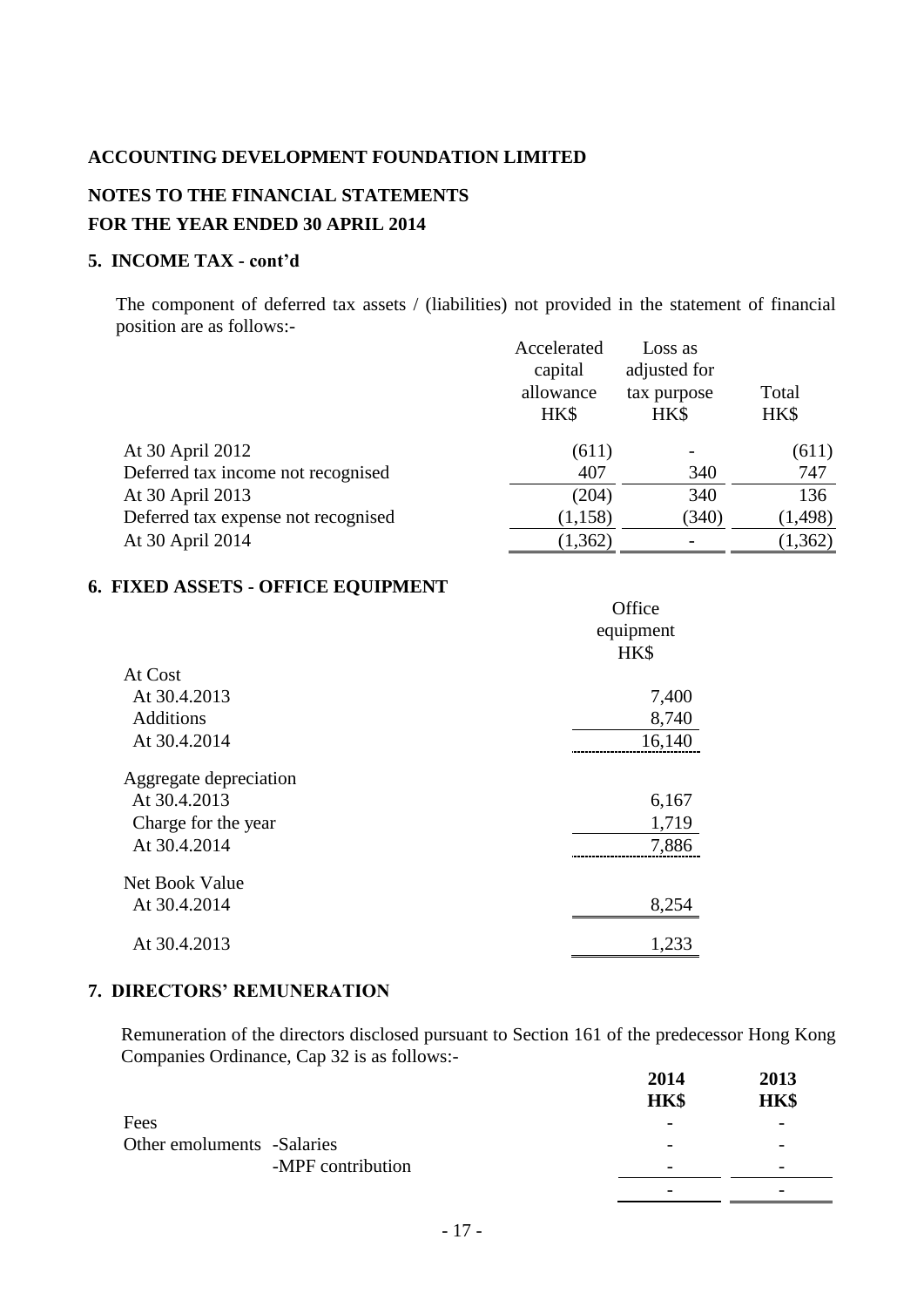# **NOTES TO THE FINANCIAL STATEMENTS**

## **FOR THE YEAR ENDED 30 APRIL 2014**

## **8. FINANCIAL INSTRUMENTS AND RISK MANAGEMENT OBJECTIVES AND POLICIES**

The Foundation has classified its financial assets in the following categories:

|                                       | <b>Loans</b> and<br>receivables<br>HK\$ | <b>Total</b><br>HK\$ |
|---------------------------------------|-----------------------------------------|----------------------|
| 2014                                  |                                         |                      |
| Payment in advance and other deposits | 37,720                                  | 37,720               |
| Seminar fee receivable                | 56,700                                  | 56,700               |
| Cash and bank balances                | 495,827                                 | 495,827              |
|                                       | 590,247                                 | 590,247              |
| 2013                                  |                                         |                      |
| Payment in advance and other deposits | 47,938                                  | 47,938               |
| Cash and bank balances                | 353,809                                 | 353,809              |
|                                       | 401,747                                 | 401,747              |

The Foundation has classified its financial liabilities in the following categories:

|                    | <b>Financial</b><br>liabilities at<br>amortised<br><u>cost</u><br>HK\$ | <b>Total</b><br>HK\$ |
|--------------------|------------------------------------------------------------------------|----------------------|
| 2014               |                                                                        |                      |
| Receipt in advance | 2,700                                                                  | 2,700                |
| Accruals           | 7,800                                                                  | 7,800                |
|                    | 10,500                                                                 | 10,500               |
| 2013               |                                                                        |                      |
| Temporary receipt  | 100                                                                    | 100                  |
| Accruals           | 5,000                                                                  | 5,000                |
|                    | 5,100                                                                  | 5,100                |

All the financial instruments are carried at amounts not materially different from their fair value as at 30 April 2014 and 30 April 2013.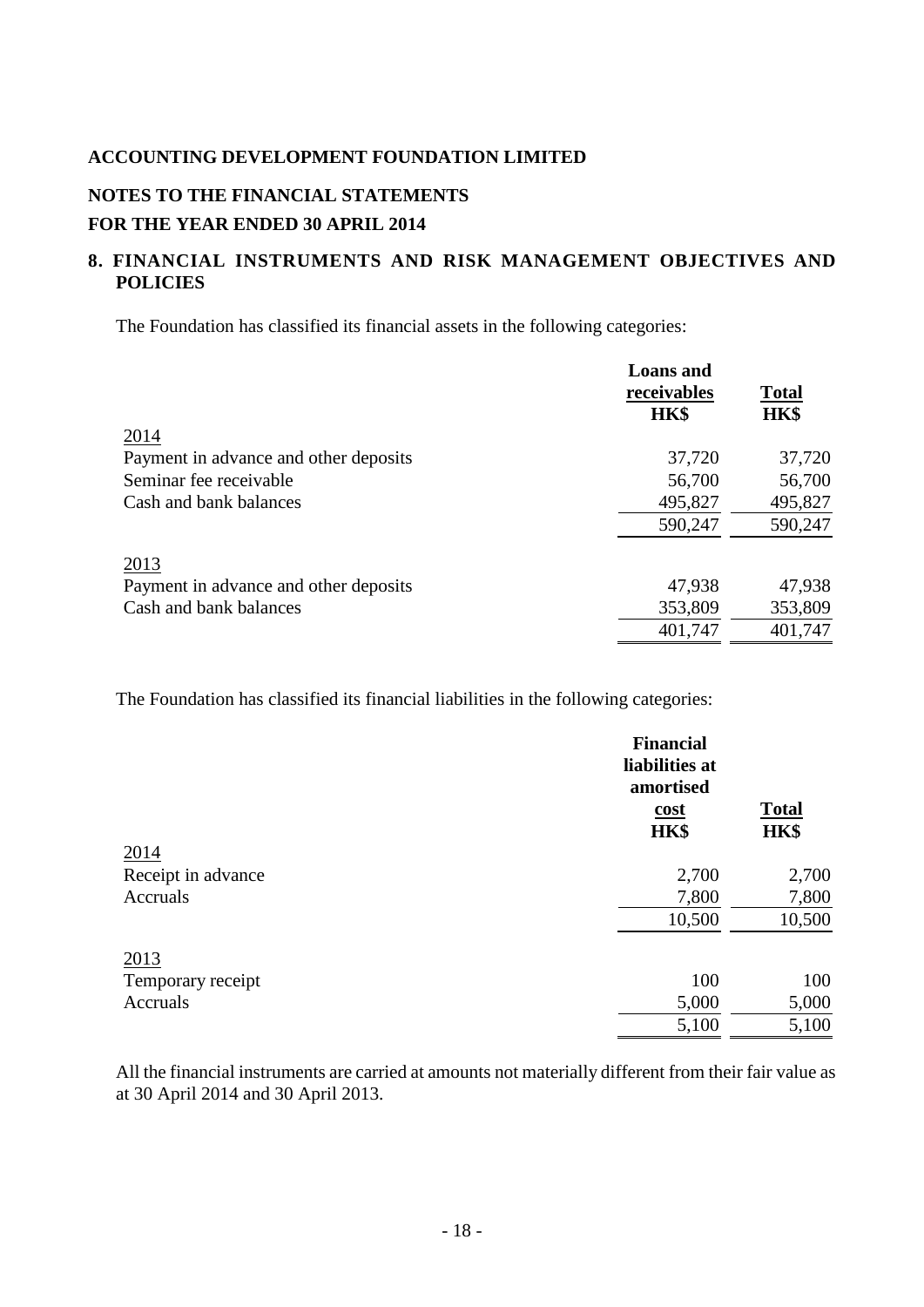## **NOTES TO THE FINANCIAL STATEMENTS**

## **FOR THE YEAR ENDED 30 APRIL 2014**

## **8. FINANCIAL INSTRUMENTS AND RISK MANAGEMENT OBJECTIVES AND POLICIES - cont'd**

The Foundation is exposed to credit risk and liquidity risk arising in the normal course of its business and financial instruments. The Foundation's risk management objectives policies and processes mainly focus on minimizing the potential adverse effects of these risks on its financial performance and position by closely monitoring the individual exposure.

### (a) Credit Risk

The Foundation is exposed to credit risk on financial assets, mainly attributable to deposits with bank. As the bank is an authorized financial institution in Hong Kong, the credit risk is considered very low.

|                           | 2014        | 2013    |
|---------------------------|-------------|---------|
| Summary quantitative data | <b>HK\$</b> | HK\$    |
| Deposit with bank         | 487.827     | 345,809 |
| Cash on hand              | 8,000       | 8,000   |
|                           | 495,827     | 353,809 |

At 30 April 2014, there was no financial asset that was past due.

### (b) Liquidity Risk

The Foundation's policy is to regularly monitor current and expected liquidity requirements and to ensure it maintains sufficient amount of cash to meet its liquidity requirements in the short and longer term.

|                           | 2014  | 2013  |
|---------------------------|-------|-------|
| Summary quantitative data | HK\$  | HK\$  |
| Accruals                  | 7,800 | 5,000 |

The financial liabilities have no fixed maturity date and they are expected to be settled within one year.

### **9. ADOPTION OF TRADE NAME**

During the year, the Foundation adopted a trade name "Accounting Development Foundation" and "Accounting Resources Centre'' to carry out its operation.